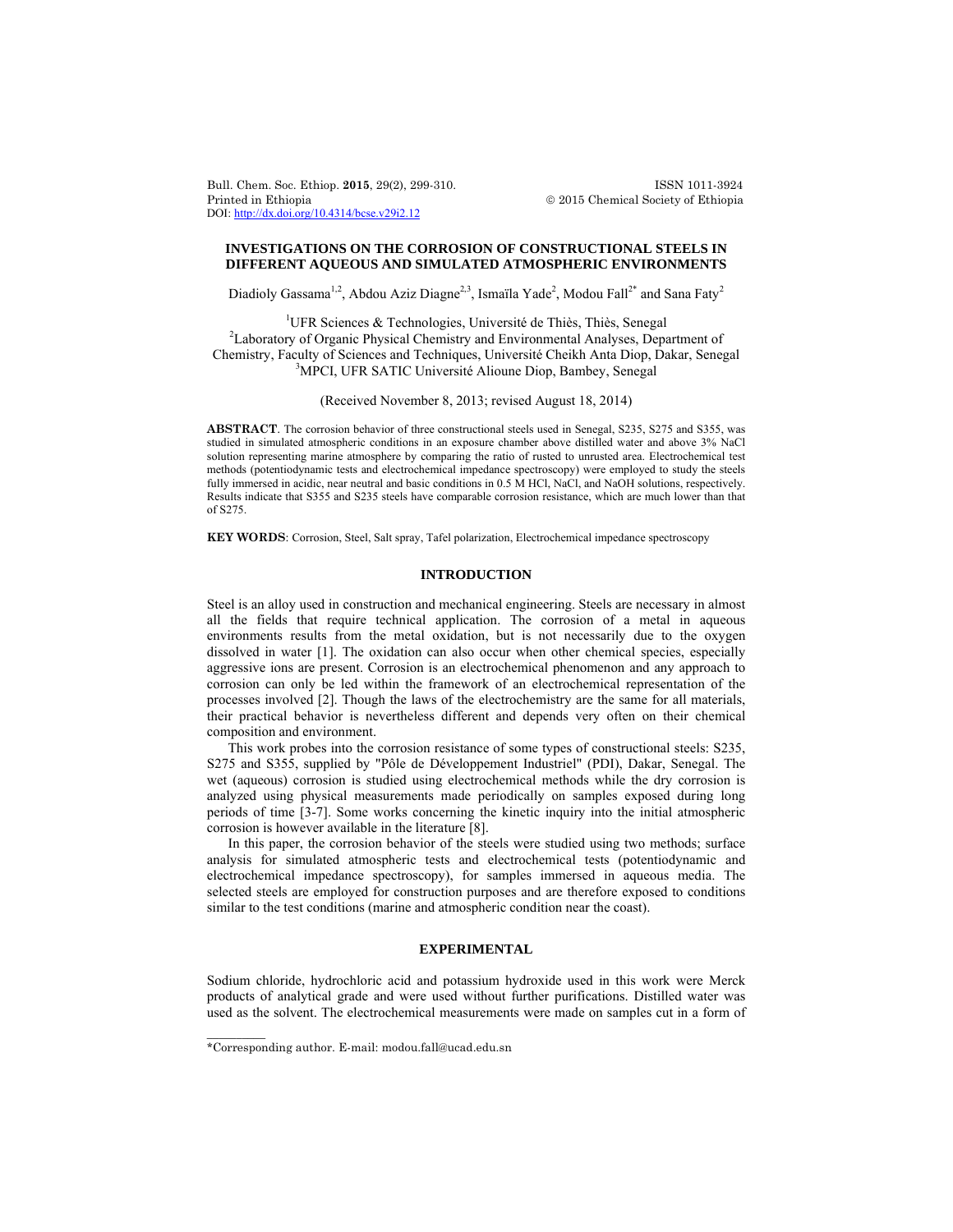rectangular plaques by means of a universal Gruchoir pair of shears, and embedded in "Epoxy" type resins. Prior to using the plaques, a preliminary treatment was performed on their surface, which consisted of mechanically abrading with abrasive papers of variable grit size grades (600, 800, 1000 and 1200), rinsing with distilled water and then air-drying. Atmospheric corrosion rates were evaluated on samples put in a controlled atmosphere"exposure chamber". The atmosphere in this chamber is saturated with humidity provided either by distilled water (this type of atmosphere is referred to as humid atmosphere) or by aqueous sodium chloride and hermetically closed. Samples were removed, then quickly photographed and put back in the exposure chamber at fixed regular intervals of time (5 days). These experiments were conducted at the ambient temperature of the laboratory. The chemical composition of test materials is provided in Table 1. The electrochemical tests were carried out in 0.5 M aqueous solutions of NaCl, HCl or NaOH.

The electrochemical experiments were conducted at  $25\pm2$  °C in a classical three electrodecell, containing the working electrode, made of the specimen being studied, the counterelectrode (rolled up platinum wire) and the reference electrode  $Ag/AgCl$  (+197 mV/NHE). Experimentally, our measurements were made using a potentiostat - galvanostat µAutolab type III + FRA 2 piloted by the GPES software.. The aqueous corrosion of the different steels was studied by potentiodynamic tests, with a scan rate of  $0.5$  mV s<sup>-1</sup> and an equilibration time of 30 min. The Tafel method, a quantitative technique that allows for a fast determination of the Tafel slope constants which can provide some mechanistic insights and an estimation of corrosion rates, was employed in this work. The Tafel method consists of polarizing the electrode in the Tafel zone (we chose to work in the domain  $E_{\text{corr}} \pm 250$  mV), then in fitting the experimental values into the theoretical model of Stern-Geary [9]. Electrochemical impedance spectroscopy (EIS) measurements were made on the steel samples by applying 5 mV AC on the open circuit potential at frequencies ranging from 10 kHz to 0.1 Hz, with 5 points/decade. Before running any EIS measurement, the working electrode was held at its open circuit potential for an equilibrium time of 30 min to obtain a steady state. Both electrochemical techniques were repeated twice on each sample and the average value was reported.

| Name       | Fe   |      | Mn   |       |      |      | Сu   | $\sim$ | Si   |
|------------|------|------|------|-------|------|------|------|--------|------|
| S235 steel | Bal. | 17   | .40  | 0.012 | 0.04 | 0.04 | 0.55 | -      | -    |
| S275steel  | Bal. | 0.21 | 1.50 | 0.012 | 0.04 | 0.04 | 0.55 | 0.25   | -    |
| S355 steel | Bal. | 0.24 | 1.60 | 0.012 | 0.04 | 0.04 | 0.55 | -      | 0.55 |

Table 1. Chemical composition of test materials (wt. %)<sup>\*</sup>.

\* Provided by "Pôle de Développement Industriel" (PDI), Dakar, Senegal.

## **RESULTS AND DISCUSSIONS**

#### *Simulated atmospheric corrosion rates*

The simulated atmospheric corrosion rates are reported as a ratio (in %) of rusted surfaces to the total surface of the samples. The surface of the samples were re-framed using the Photoshop CS5 software, while the Mesurim software was used to measure the corroded surface which is then related to the initially non corroded sample area. The exposure chamber is shown in Figure 1. As examples, presented in Figure 2-A, B and C are the photos of S235, S355 and S275 steels at  $t = 0$ , and after 30 days of exposure. The darkest zones in Figure 2-A', B' and C'correspond to the rusty parts.

When iron is exposed to the humid air in which both oxygen and water are present, the corrosion reaction occurs according to Eq. 1 [10]:

$$
2Fe(s) + O_{2(g)} + 2H_2O \rightarrow 2Fe^{2+}_{aq} + 4OH_{(aq)} \rightarrow 2Fe(OH)_{2(s)}
$$
 (1)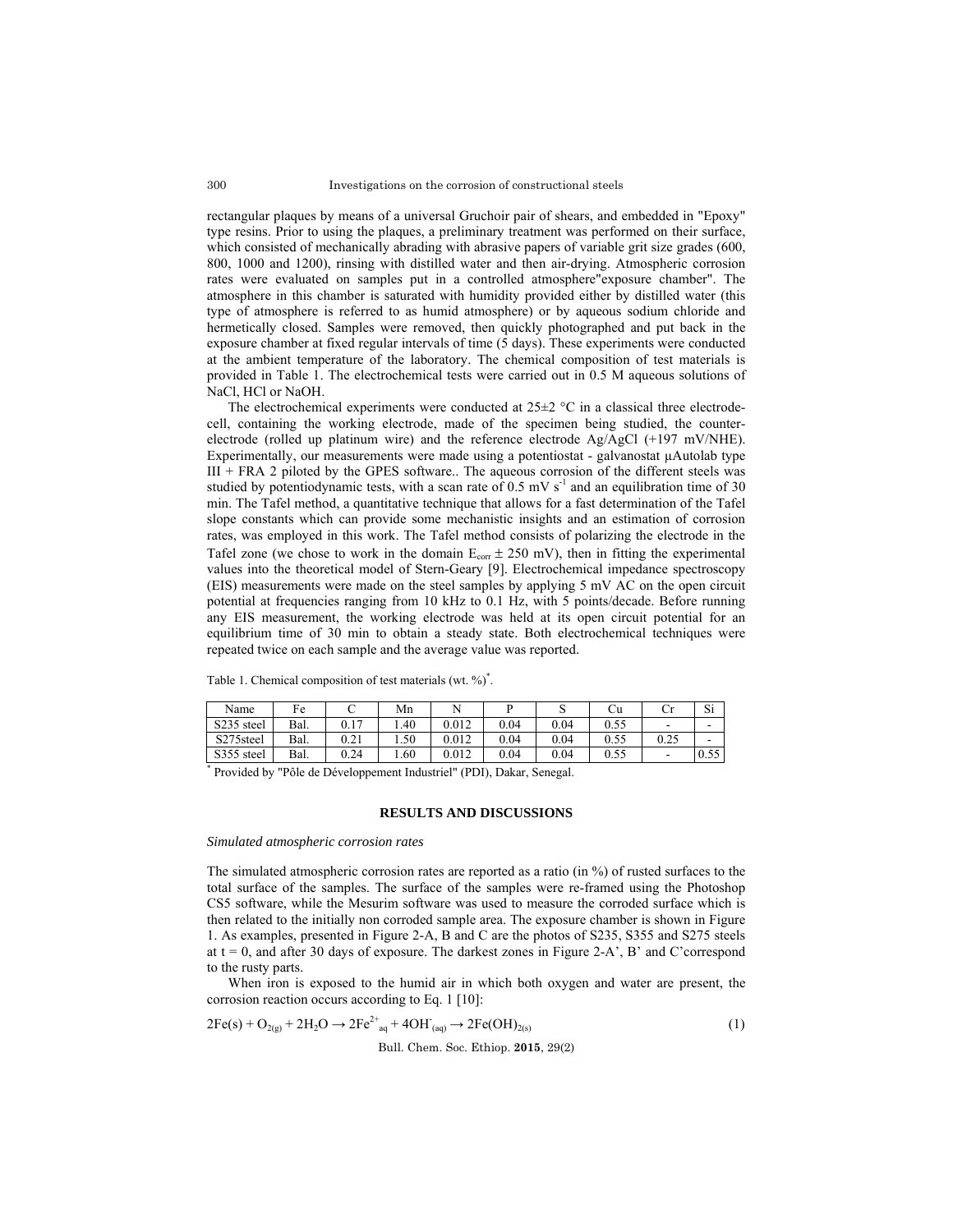

Figure 1. Dry corrosion measurement chamber.



Figure 2. Photographs of S235 (A), S555 (B) and S275 (C) steels prior to introduction into the enclosure, and after 30 days of exposure to a humid atmosphere (A'), (B') and (C'). The rusty parts are dark-brown.

#### *Humid atmosphere corrosion*

After 30 days of exposition in the humid atmospheric corrosion, the different samples were rusted up to 9.1% for S275, 40.6% for S355 and 51.9% for S235. It seems that for S355 material which is high in silicon, the abrading is not recommended because it deprives a protective constituent present on the surface. Figure 3-A represents the corrosion ratios vs. time for the different materials. After abrading of the surface, it appears that the steel corrosion ratios evolve according to the sequence:  $S275 < S355 < S235$ . This evolution can be connected with the constituents of the steels. Indeed, only S275 contains some chromium, which is added to steels to increase the resistance against oxidation [11]. The corrosion ratio seems to stabilize at approximately 8%.

The surface is strongly corroded with the other steels (more than 30% after 20 days of exposure in a humidity-saturated environment). The corrosion progress is regular in S355 and S235 steels, which then undergo a more uniform corrosion [12, 13]. Most of the passivating metals are susceptible to the localized corrosion phenomena [14]. In the case of S355, the only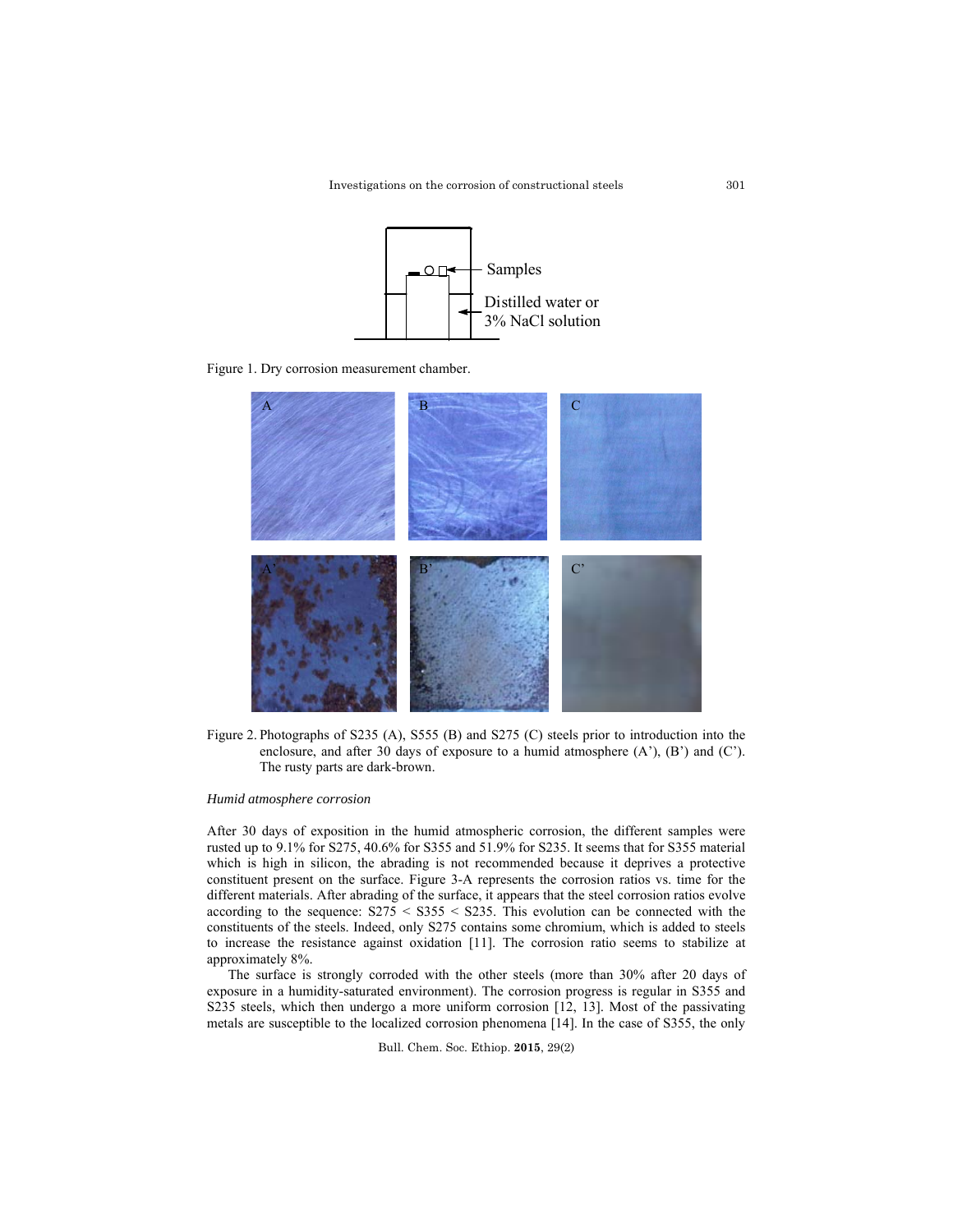one in the study set that contains some silicon, we notice that the abrading of this metal by the abrasive paper revealed a difference of homogeneity of the surface. Silicon is used as deoxidizing (killing) agent in the melting of steel and contributes to the hardening of the ferritic phase in steels [11].

 The results showed two types of corrosion: galvanic corrosion and corrosion under constraint. The metal (which has a lower redox potential than oxygen) plays the role of anode and corrodes [15]. The latter form of corrosion was observed with abraded S355 steel. The cutting of the samples by the universal Gruchoir pair of shears caused a mechanical constraint in the borders of the plaques, which entailed a fast corrosion of the borders.



Figure 3. Corrosion ratio of the different materials as a function of time during exposure to distilled water (A) and to a 3% aqueous NaCl solution (B).

#### *Simulated marine atmospheric corrosion*

In order to assess the impact of salt on the atmospheric corrosion of the studied materials, plots of the corrosion ratios evolution with time (Figure 3-B), the steels being exposed above 3% (wt) aqueous solution of NaCl solution and above distilled water (Figure 3-A) are presented for comparison. Figure 3-B demonstrates that, as observed during the exposure above distilled water, the corrosion ratio evolved in the order:  $S275 < S355 < S235$ . In addition, the corrosion ratio increased faster for all the samples exposed above NaCl solution compared to same exposed above distilled water. After 30 days of exposure, S235 steel had a corrosion ratio of 85%, against approximately 65% for S355 material. The surface of S275 steel is mildly attacked in the atmosphere above NaCl solution. This metal is slightly passivated by the chromium. The corrosion occurs probably when the oxide layer is damaged locally, in certain isolated points. The speed of corrosion, after the appearance of the first rust stains, increases because of the difference of potential between the passive environment around the point, and its center increases more and more [16]. We notice a fast progress of the attack at well-localized places with S235 steel which has a good behavior towards uniform corrosion and undergoes pitting like corrosion. Under the effect of the chloride ions, the formed corrosion pits behave as cracks, the attack is deep and the pits propagate in depth with a high current density.

 The external constraints have a mechanical origin from the loads applied during the division of samples into plaques by means of a universal Gruchoir pair of shears.

#### *Kinetic study*

In order to better understand the corrosion reaction kinetics, we depicted on Figure 4 the representations of the variation of the corroded surface with time.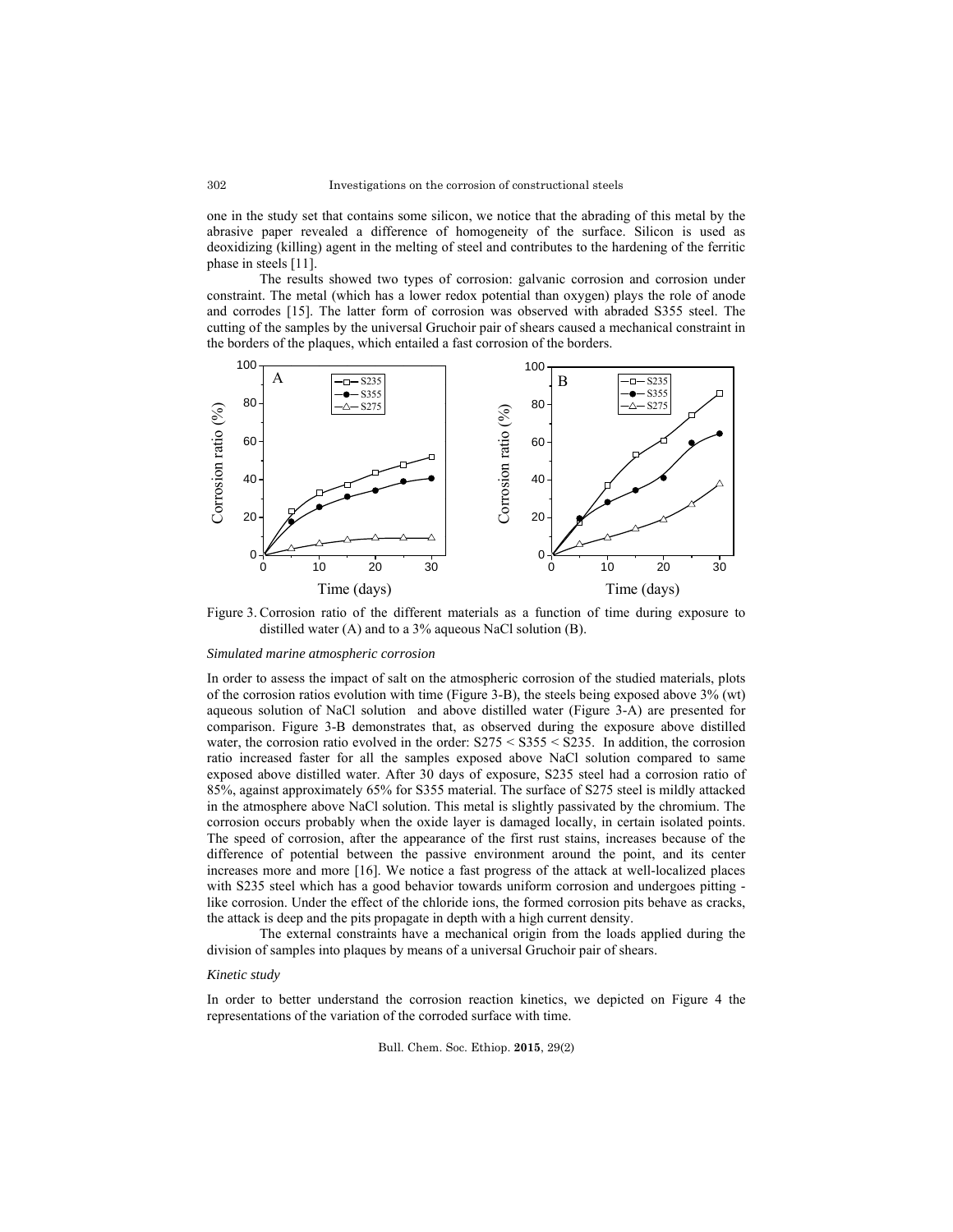

Figure 4. Evolution of the corroded surface with time in the humid atmosphere (A) and in simulated marine atmosphere (B).

 The influence of the simulated marine atmosphere on different materials can be clearly observed. Whatever the corrosion type observed with the selected steels, the degradation speed is enhanced in the simulated marine atmosphere. From the literature [17, 18], the iron oxidation mechanism (long-term corrosion) is characterized by a linearity of the thickness of the corroded layer with  $t^n$ . The value of the exponent *n* allows for a determining of the limiting step in the corrosion reaction mechanism. We assume that, for our case, the corroded surface varies linearly with  $t^n$ . As can be seen on Figure 4-A and 4-B, the straight lines representing Ln *S* vs. Ln *t* for the three steels are parallel. The humid corrosion is therefore characterized by very close slopes. The average value ( $n \approx 0.44$ ) is compatible with a linear evolution of the corroded surface with  $t^{0.5}$ , indicating a corrosion kinetics controlled by the oxygen diffusion from the gaseous phase of the closed surrounding towards the interface metal | gas.

The results obtained with the simulated marine atmosphere are less uniform. The value of the slope (0.96) indicates a clear temporal evolution of *S* with *t* in the case of S275. For S235 and S355 steels, we can envisage a dual control (diffusion and reaction). A reaction control is dominant for S235 (slope 0.85) while the diffusion control prevails in the case of the steel S355 (slope 0.65). This study has evidenced that the steels exposure in a simulated marine atmosphere (near the coastal zones for example) not only modifies the level of corrosion, but also the kinetics of the reaction with regard to the results obtained during an exposure in a non-salted atmosphere. The later result may be related to vapor-pressure decrease of the salt solution, compared with pure water.

### *Tafel polarization tests*

We first studied the evolution of the open-circuit potential (OCP) of S235, S235 and S275 with time (Figure 5). The OCP decreased in the first few minutes and this may be due to the dissolution of an oxide film that was formed on the surface [19]. For S235 steel, the OCP in chloride solutions (HCl and NaCl) increased to the more positive values in the first few minutes before stabilizing. It is clearly seen from the curves that, for the three types of steel, the OCP stabilizes after 20-25 min. The nearly constant values are reported in Table 2. We chose therefore an equilibrium time of 30 min for the polarization measurements.

 With the Tafel polarization method, one can obtain parameters such as the corrosion current and the corrosion rate [20]. The electrochemical parameters of the steels corrosion were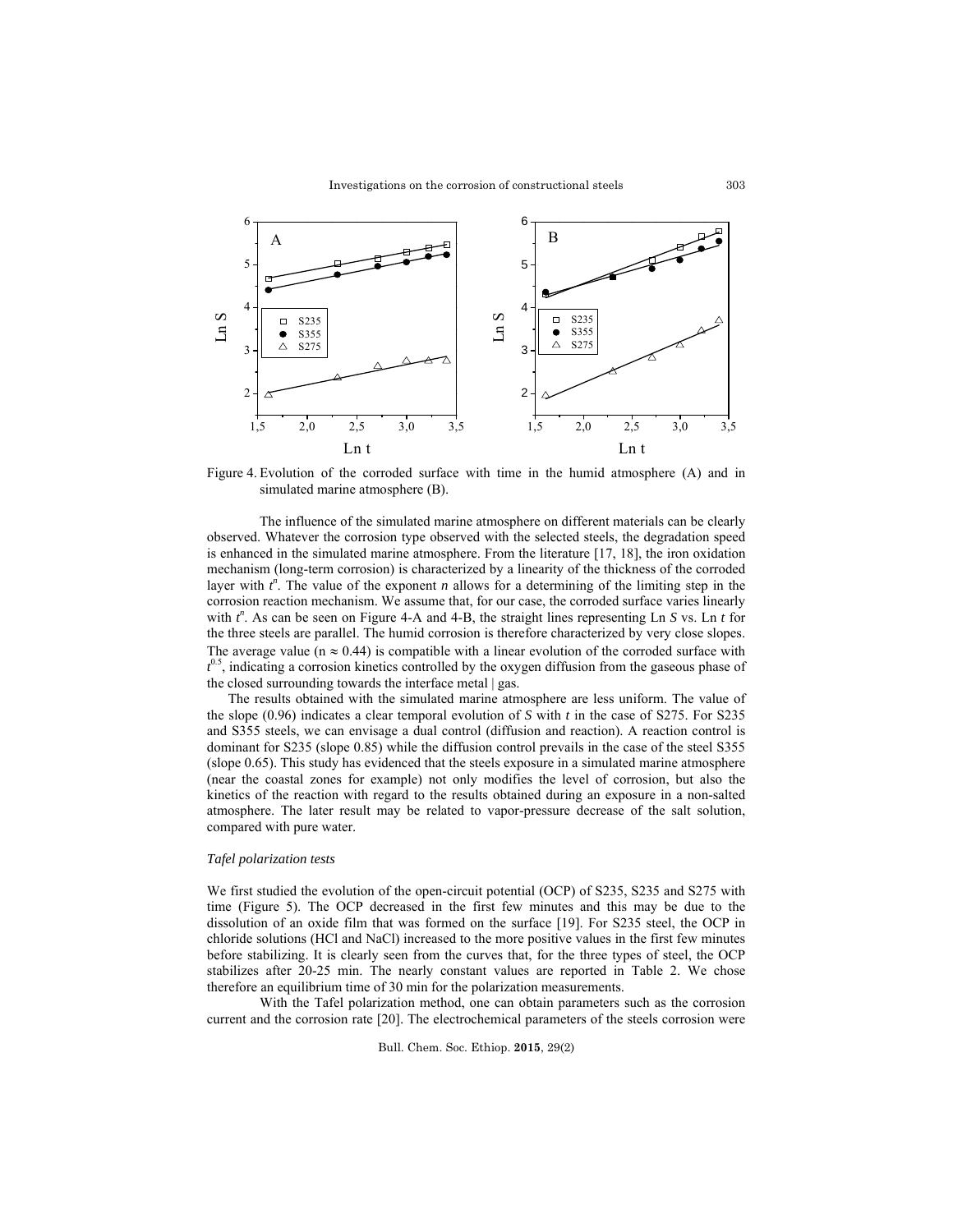assessed in the selected acidic, neutral and basic media (Figure 6). The kinetic parameters ( $E_{corr}$ and *icorr*) are summarized in Table 2. The variations of the corrosion current density and the corrosion potential can be used to compare the corrosion resistance of the different materials. It is noteworthy that S275 steel is the more corrosion resistant (lower  $i_{\text{corr}}$  value) in all the tested environments (acidic, basic or neutral), whereas S235 steels have higher current densities in the considered corrosive environment.



Figure 5. Variations of the open-circuit potential with time for the different steels in 0.5 M aqueous solutions of HCl (A), NaCl (B) and NaOH (C).

 The effect of the corrosive environment pH is also noticeable: the corrosion is generally more pronounced in the acid solution. We noticed a general diminution of the corrosion current density as the basicity increases. In the acidic medium, the iron corrosion resulted in the metal dissolution in the electrolytic solution, while in neutral, and especially basic solutions, the oxidation is accompanied with the formation of iron oxides and/or hydroxides including  $\alpha$ -FeOOH, β-FeOOH, γ-FeOOH, Fe<sub>3</sub>O<sub>4</sub> and large amounts of amorphous compounds [3, 21] which are deposited on the surface, so passivating the metal and slowing down its corrosion rate. As regards the influence of the pH on the potential, we note that the potential is shifted towards more cathodic values as the pH increases: -722, -663 and -594 mV Ag/AgCl for NaOH, NaCl and HCl, respectively, in the case of S235 for example. The free corrosion potentials determined by Tafel polarization are in good agreement with the opencircuit potentials.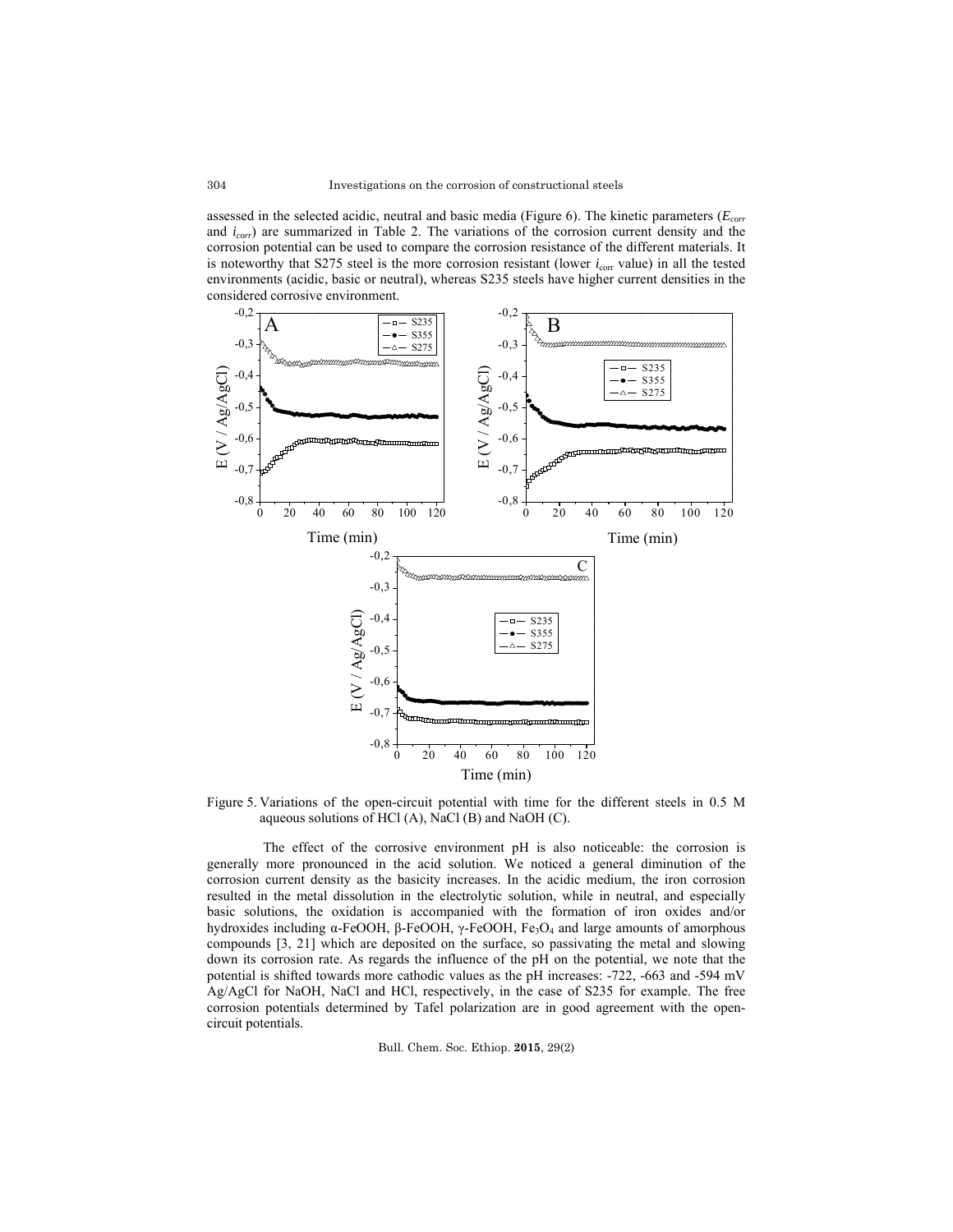

Figure 6. Polarization curves of S235, S275 and S335 in 0.5 M aqueous solutions of HCl (A), NaCl (B) and NaOH (C). Scan rate:  $0.5 \text{ mVs}^{-1}$ ; equilibrium time: 1800 s.

Table 2. OCP values and Tafel polarization results of the materials in 0.5 M aqueous solutions of HCl, NaCl and NaOH.

|                           | Solution test | S275   | S355   | S <sub>2</sub> 35 |
|---------------------------|---------------|--------|--------|-------------------|
|                           | <b>HCl</b>    | $-362$ | $-530$ | $-612$            |
| <b>OCP</b>                | NaCl          | $-300$ | $-562$ | $-640$            |
| (mV/Ag/AgCl)              | NaOH          | $-268$ | $-667$ | $-728$            |
|                           | <b>HCl</b>    | $-371$ | $-553$ | $-594$            |
| $E_{corr}$                | <b>NaCl</b>   | $-281$ | $-585$ | $-663$            |
| (mV/Ag/AgCl)              | NaOH          | $-262$ | $-644$ | $-722$            |
|                           | <b>HCl</b>    | 1.75   | 50.0   | 131               |
| $i_{corr}$                | NaCl          | 0.28   | 28.0   | 35.8              |
| $(\mu A \text{ cm}^{-2})$ | <b>NaOH</b>   | 0.13   | 13.0   | 22.8              |
|                           | <b>HCl</b>    | 1625   | 38     | 24                |
| $R_p$                     | NaCl          | 1949   | 56     | 27                |
| $(\Omega \text{ cm}^2)$   | <b>NaOH</b>   | 2420   | 346    | 87                |
|                           | <b>HCl</b>    | 0.040  | 1.17   | 3.07              |
| $V_{\rm corr}$            | NaCl          | 0.007  | 0.657  | 0.840             |
| (mm/year)                 | <b>NaOH</b>   | 0.003  | 0.305  | 0.536             |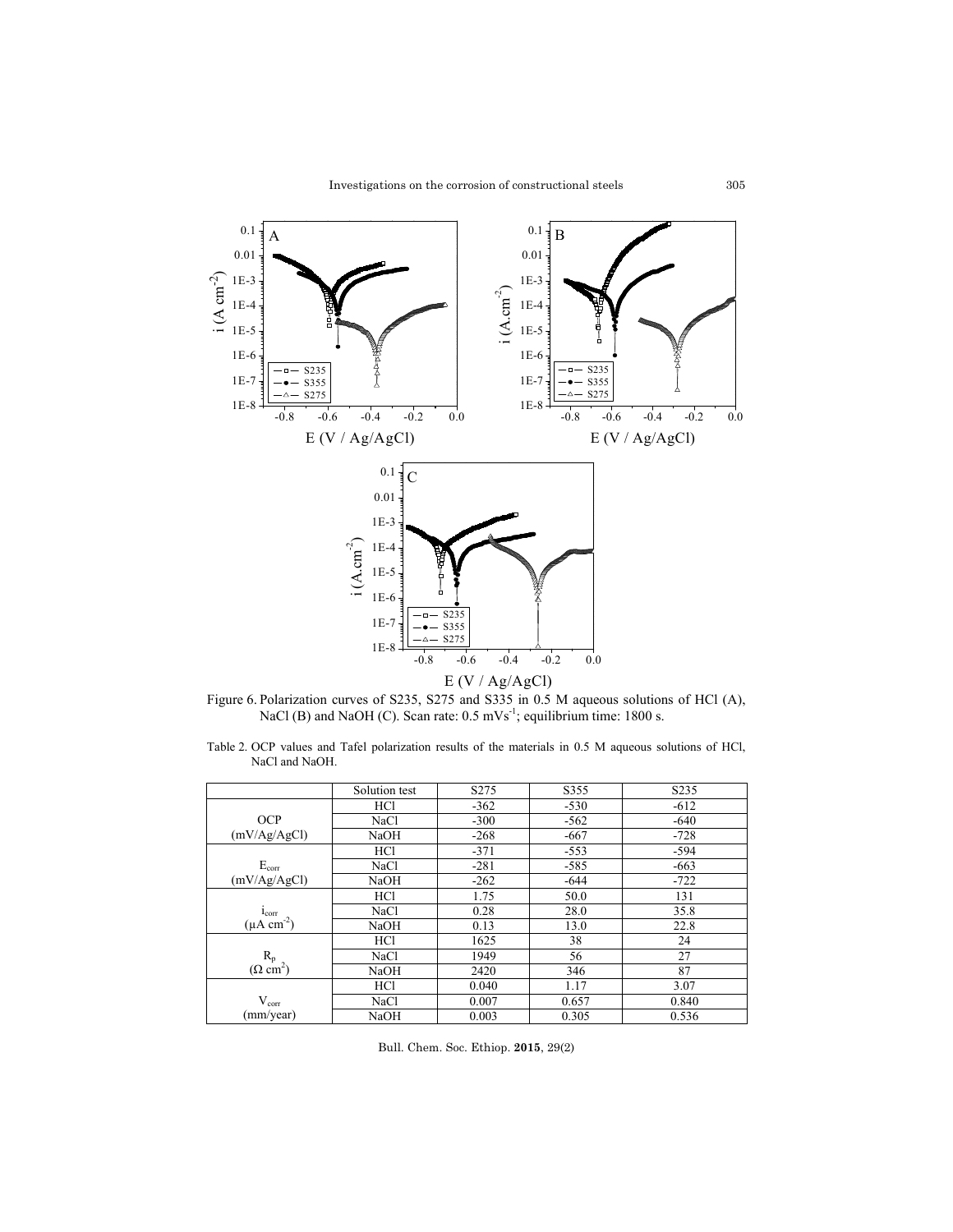The relation of Stern–Geary [9] shows that the electrochemical corrosion rate is conversely proportional to the polarization resistance *Rp*:

$$
i_{corr} = \frac{1}{2,303 R_p} \left( \frac{b_a b_c}{b_a + b_c} \right) \tag{2}
$$

According to Eq. 2, the corrosion current density increases as the polarization resistance decreases, provided that the values of  $b_a$  and  $b_c$  remain constant. The observed corrosion current density was between 0.13 and 130.5  $\mu$ A cm<sup>-2</sup>, and increased markedly in the following sequence: S275 < S355 < S235. Conversely, the polarization resistance was between 24 and  $2420 \text{ k}\Omega \cdot \text{cm}^2$ , and decreased following the same sequence. S275 has the highest polarization resistance, whatever the chemical nature of the corrosive environment. Therefore, it is the metal which has the lowest corrosion current density. Nevertheless,  $R_p$  increases with the pH. S235 steel is characterized by the lowest polarization resistance among the four samples studied in the three solutions of different acidity. Accordingly, it has the highest corrosion current density regardless the pH of the medium. Quite as S275, the polarization resistance increases with the pH. With regards to the S355 steel, we note an opposite behaviour towards the acidity of the electrolytic solution. Finally, the  $R_p$  value was observed to be higher in the presence of NaOH.

 The corrosion rates determined from Figure 6 are shown on Table 2. We also notice that the corrosion rate is higher in the acidic medium than in the basic environment. The minimal value is obtained in the basic solution, no matter what type of material is used. S355 and S235 have a relatively good behaviour in 0.5 M NaCl and NaOH solution as their corrosion rates were 0.305 and 0.84 mm/year in these media. It is enhanced in HCl 0.5 M, but did not exceed 3.07 mm/year. In the case of S275 steel, the measured corrosion rate was around 0.007 mm/year only and therefore this material has an excellent resistance against uniform corrosion. It is worthwhile to note that Danaee *et al.* [22] obtained recently corrosion rate values ranging from 2.55 to 2.72  $\mu$ g h<sup>-1</sup> cm<sup>-2</sup> in the case of steel 4130 (1 wt-% Cr) in NaCl and ethylene glycol– water. The results are also in agreement with those found by Ofoegbu *et al.* (0.002–0.709 mm/year) in food processing environments [23]. S275 can be considered as very corrosion resistant, even in 0.5 M HCl solution.

#### *Electrochemical impedance spectroscopy*

The corrosion behaviour of the S235 and S355 steels was investigated by EIS. The impedance spectra were recorded and displayed as Nyquist plots (Figure 7). As can be seen, the impedance diagrams show semicircles, indicating that the corrosion process is mainly charge transfer controlled [24, 25] The depressed semicircles of the Nyquist plots suggest the distribution of capacitance is due to inhomogeneous metal surface [26-30]. The shapes of the curves are quite similar and mainly consist of a large capacitive loop at higher frequencies. Similar impedance plots have been reported in the literature for the corrosion of iron [24-30].

 We assumed that the systems behave like a modified Randles-circuit in which the pure capacitance is replaced by a constant-phase element (CPE) (Figure 8), which has a non-integer power dependence on the frequency [24, 31]. A CPE is often used in a model instead of a capacitor to compensate for non-homogeneity in the system [24]. Excellent fits with this model were obtained for all experimental data, the measured and simulated data matched very well.

306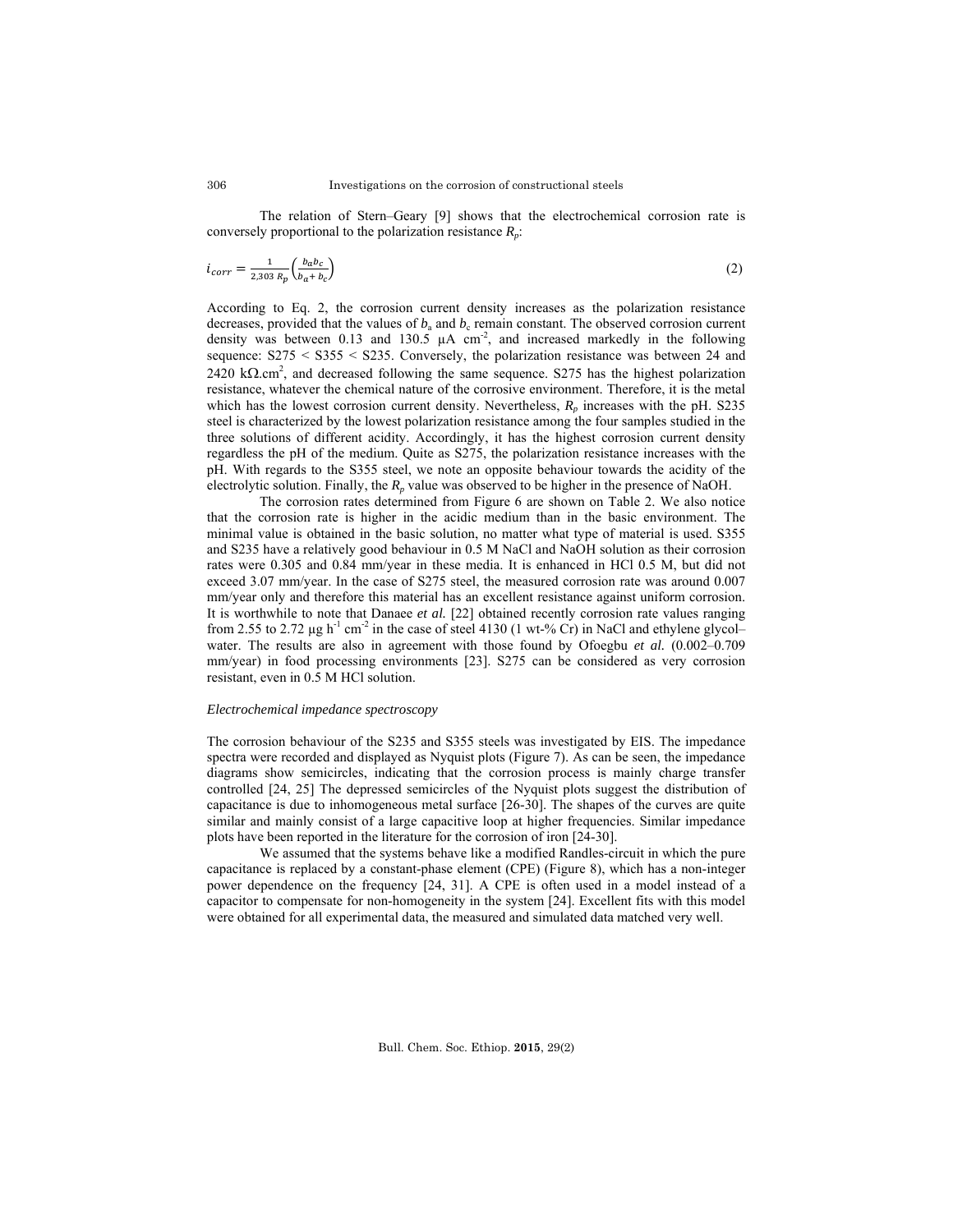

Figure 7. Impedance curves of S235, S335 and S275 in 0.5 M aqueous solutions of HCl (A), NaCl (B) and NaOH (C).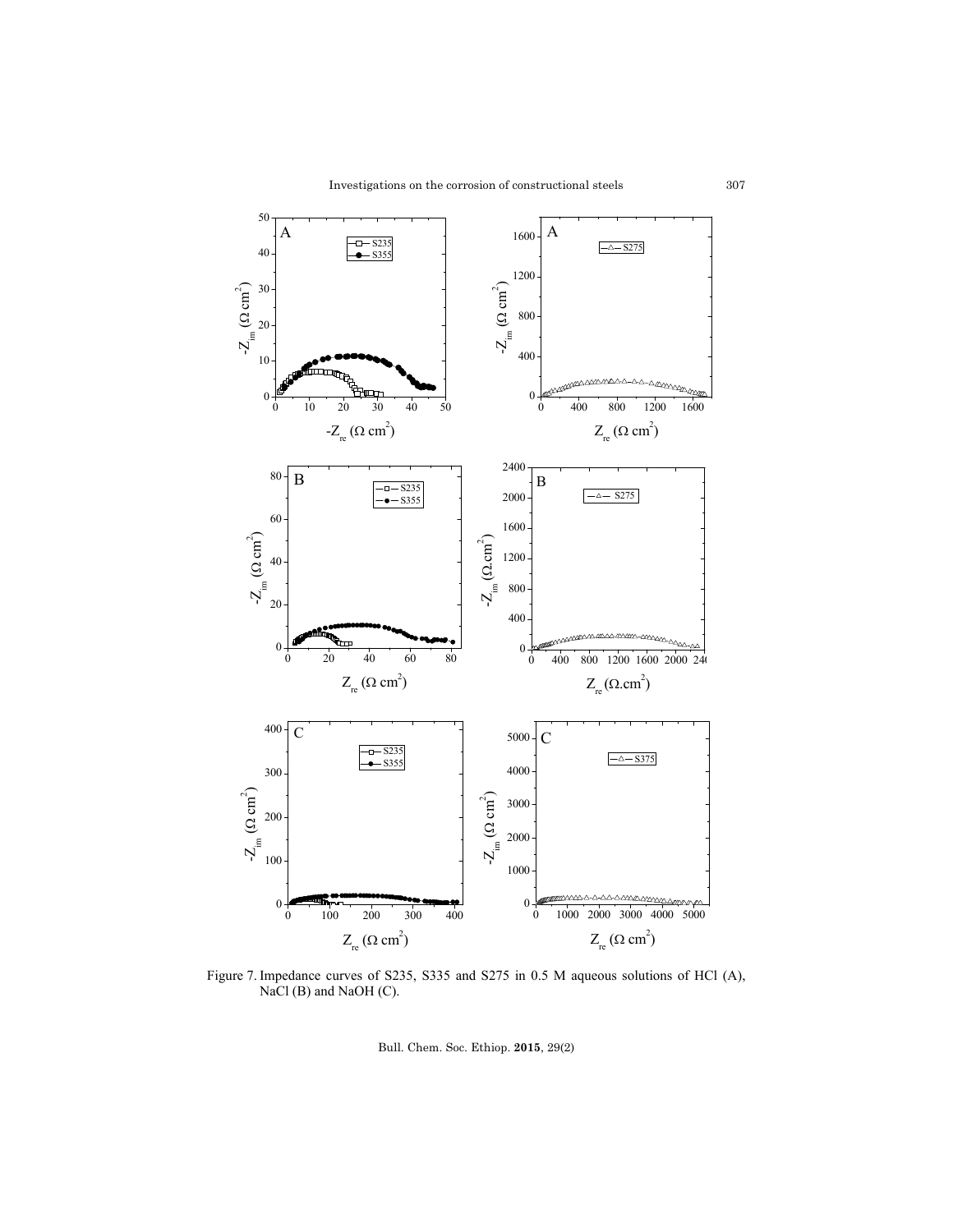

Figure 8. Electrical equivalent circuit used for modeling the interface steel/0.5 M aqueous solution.

 The EIS fitting results are reported in Table 3. The value of the charge-transfer resistance  $(R_{ct})$  decreased from S355 to S235. As a large charge-transfer resistance is associated with a slower corroding system [32], these results confirm that S235 is less corrosion resistant than S355.

Table 3. Equivalent electrical circuit parameters for the corrosion process of S355 and S235 steels in the various aqueous media (0.5 M).

|                               | HCl              |       |       | NaCl             |       |                   | <b>NaOH</b>      |       |       |  |
|-------------------------------|------------------|-------|-------|------------------|-------|-------------------|------------------|-------|-------|--|
|                               | S <sub>275</sub> | S355  | S235  | S <sub>275</sub> | S355  | S <sub>2</sub> 35 | S <sub>275</sub> | S355  | S235  |  |
| $R_s(\Omega \text{ cm}^2)$    | 7.7              | 4.5   | 4.1   | 8.4              | 5.6   | 5.2               | 10.4             | 7.9   | 7.7   |  |
| $R_{ct}(\Omega \text{ cm}^2)$ | 1615             | 40    | 27    | 1968             | 60    | 29                | 2392             | 339   | 93    |  |
| $Q(\mu F \text{ cm}^{-1})$    | 4.1              | 180   | 210   | 4.3              | 156   | 179               | 4.3              | 24.9  | 79.9  |  |
| n                             | 0.88             | 0.89  | 0.87  | 0.90             | 0.91  | 0.86              | 0.91             | 0.89  | 0.88  |  |
| $C(\mu F cm)$                 | 13.7             | 540   | 764   | 11.6             | 385   | 721               | 10.7             | 75.9  | 269   |  |
| $\tau(s)$                     | 0.022            | 0.022 | 0.021 | 0.023            | 0.023 | 0.021             | 0.026            | 0.026 | 0.025 |  |

The  $R_p$  values obtained through polarization resistance (§ 3.2) were compared with the  $R_{ct}$  obtained from electrochemical impedance spectroscopy (Figure 9) after fitting of the modified Randles-circuit. It can be observed that the resistances obtained with polarization technique are close to those obtained by EIS.



Figure 9. Comparison between  $R_p$  (polarization resistance) and  $R_{ct}$  (EIS).

Bull. Chem. Soc. Ethiop. **2015**, 29(2)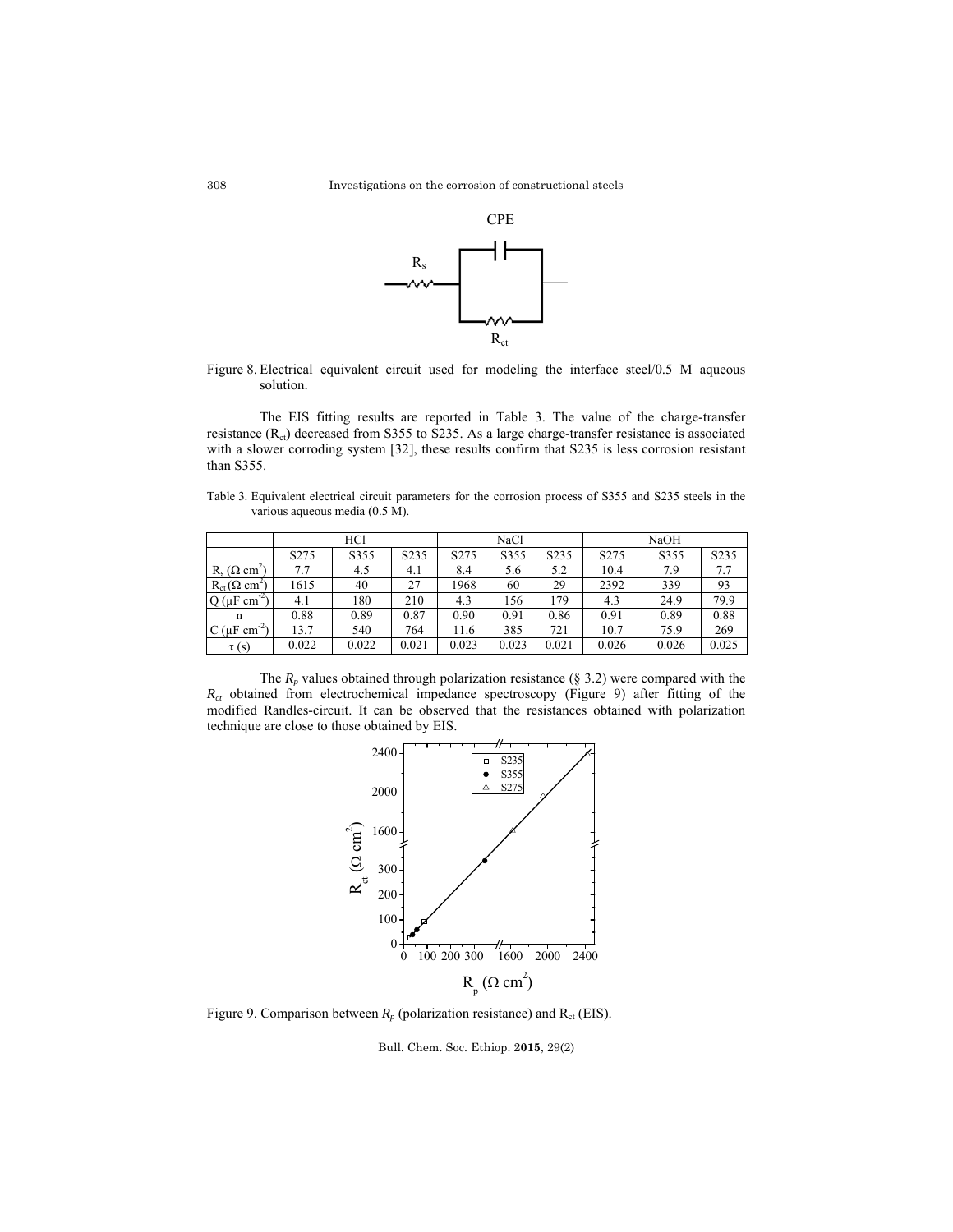The constant phase element increased from S355 to S235, indicating enhanced faradic process for the latter steel, i.e. a higher corrosion rate. The empirical exponent n which should be equal to one for an ideal capacitor, measures the deviation from the ideal capacitive behavior [30, 33]. The values of *n* are comparable and comprised between 0.86 and 0.91. These values close to unity indicate relatively homogenous surfaces.

In order to calculate and compare the time constants, the CPE values (*Q*) were turned into pure capacitances (*C*) using Eq. 3 [22, 34]:

$$
Q = R^{n-l}C^n \tag{3}
$$

A time constant  $\sigma$  was calculated using Eq. 4 [22, 34]:

 $\tau = RC$  (4)

The results are given in Table 3. We obtain time constants close to 0.02, indicating that the equivalent electrical circuits are associated with relatively rapid charge/discharge processes [22, 35]. The corrosion parameters found for S235 and S355 steels are not far from those of many steels found in the literature [36-42]. In contrast, S275 appears, in view of the experimental results, to be exceptionally corrosion resistant.

#### **CONCLUSIONS**

The exposure of three steel samples to a humidity-saturated atmosphere and a simulated marine atmosphere allowed us to study the corrosion resistance of these materials in simulated atmospheric conditions. The initial atmospheric corrosion rate evaluated by measurements of the attacked surface at different intervals of times, revealed vulnerability to corrosion depending on the elements added to iron to form these steels. While S235 undergoes a uniform corrosion, S275 steel, which contains 0.25% of chromium, is sensitive to the localized corrosion phenomena. Whatever the type of corrosion noticed for the used steels, the degradation is accelerated by the presence of the Cl ions. The kinetic study of the reaction of initial atmospheric corrosion revealed a diffusional control, which is however slightly modified simulated marine atmosphere. The electrochemical study of the aqueous corrosion confirmed the ranking of the steels made from the atmospheric corrosion study and testified to the hydrochloric acid being the most corrosive environment for these general construction steels. Both the electrochemical methods (polarization and EIS) show that S355 and S235 steels have a comparable corrosion resistance which is much lower than for S275.

 Finally, these materials are predisposed to atmospheric corrosion in coastal zones, but seem to have good resistance against aqueous corrosion. Works on the corrosion inhibition of this class of steels is going on in our laboratory.

## **ACKNOWLEDGEMENTS**

The authors are indebted to M.M. Moustapha Sène, Boubacar Kane and Serigne Modou Touré of Pôle de Développement Industriel (PDI, Avenue Félix Eboué, BP. 63, Dakar, Senegal) for the supplying of the steel sheets and their fruitful discussions.

## **REFERENCES**

- 1. Swaddle, T.W. *Inorganic Chemistry: An Industrial and Environmental Perspective, Corrosion of Metals*, Academic Press: San Diego; **1997**; p 327.
- 2. Krakowiak, S.; Darowicki, K.; Slepski, P. *Electrochim. Acta* **2005**, 50, 2699.
- 3. Nishimura, T.; Katayama, H.; Noda, K.; Kodama, T. *Corros. Sci.* **2000**, 42, 1611.
- 4. Hoerlé, S.; Mazaudier, F.; Dillmann, Ph.; Santarini, G. *Corros. Sci.* **2004**, 46, 1431.
- 5. Chen, Y.Y.; Tzeng, H.J.; Wei, L.I.; Wang, L.H.; Oung, J.C.; Shih, H.C. *Corros. Sci.* **2005**, 47, 1001.